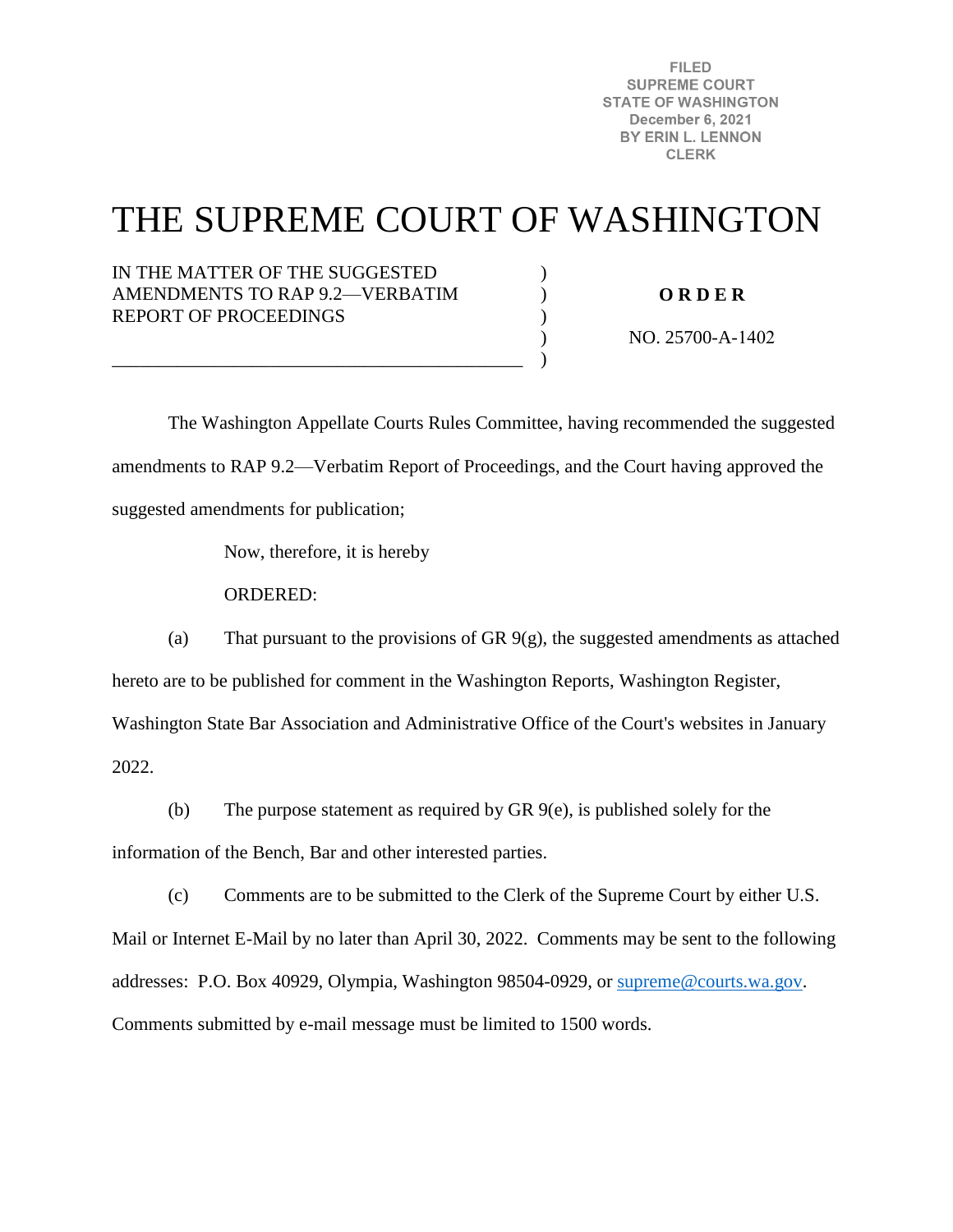# Page 2 ORDER IN THE MATTER OF THE SUGGESTED AMENDMENTS TO RAP 9.2—VERBATIM REPORT OF PROCEEDINGS

DATED at Olympia, Washington this 6th day of December, 2021.

For the Court

Conzález C.J.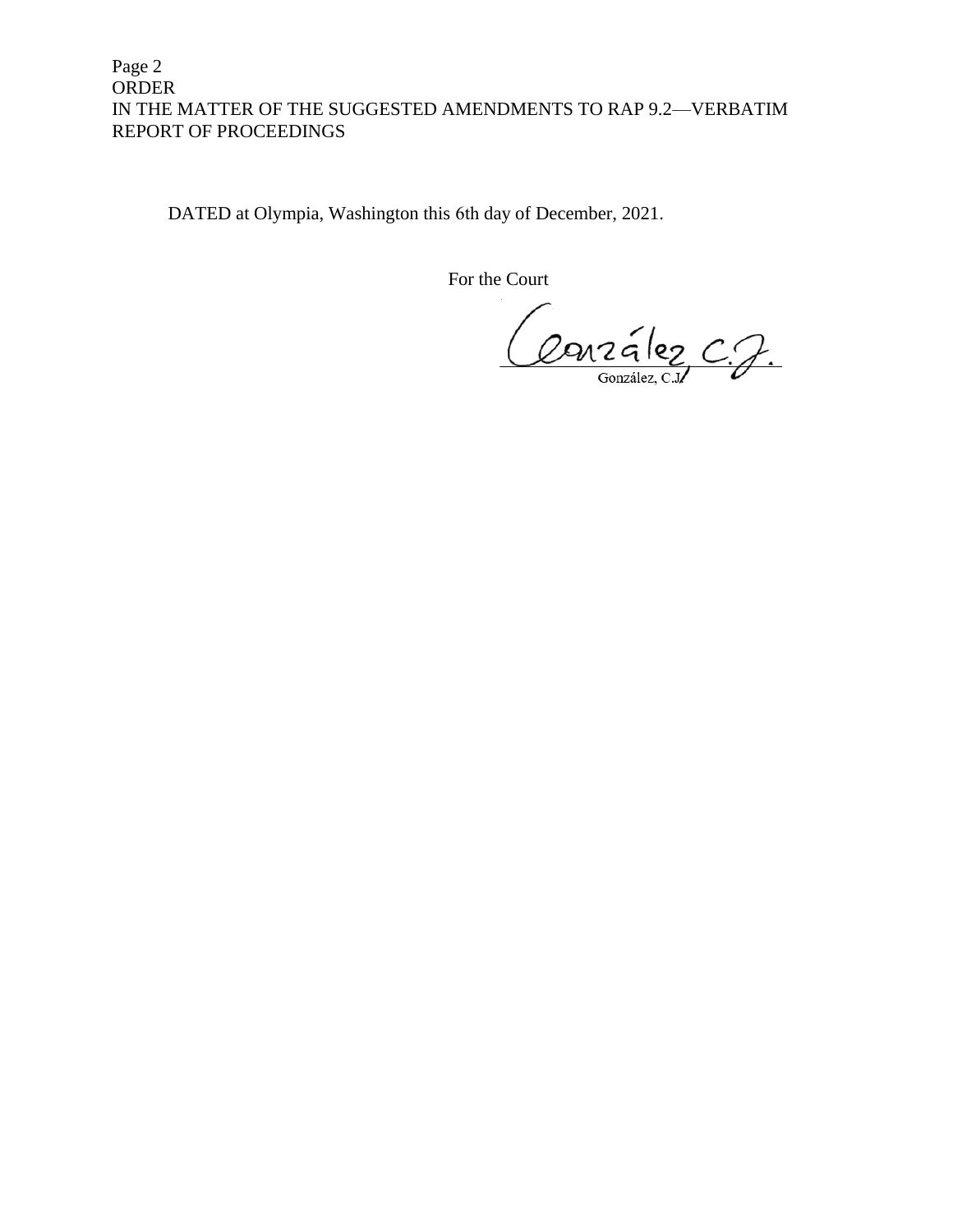## **GR 9 COVER SHEET**

#### **Suggested Amendment**

## **Rules of Appellate Procedure**

## **Rule 9.2 – Verbatim Report of Proceedings**

**A. Proponent:** Washington State Court of Appeals Rules Committee

**B. Spokesperson:** Judge Bradley Maxa, Chair

**C. Purpose**: RAP 9.2(d) provides that, if a party fails to make arrangements for payment of the costs of the verbatim report of proceedings when the report is ordered, the party may be subject to RAP 18.9 sanctions. As currently worded, the rule does not provide a consequence for failing to pay for the cost of a completed verbatim report of proceedings when that failure causes delay. Some litigants make arrangements to pay for the cost of the verbatim report of proceedings, but, when the report is complete and ready to be filed, the litigant does not pay. A court reporter will not file a completed verbatim report of proceedings without being paid for the work. If the verbatim report of proceedings is not filed due to lack of payment, delay in perfecting the appellate record, briefing, and deciding the merits of the appeal often results.

The proposed amendment to the rule subjects a party who fails to pay for a completed verbatim report of proceedings to RAP 18.9 sanctions when that failure delays the case.

- **D. Hearing**: Not requested.
- **E. Expedited Consideration**: Not requested.
- **F. Supporting Material**: Suggested rule amendment.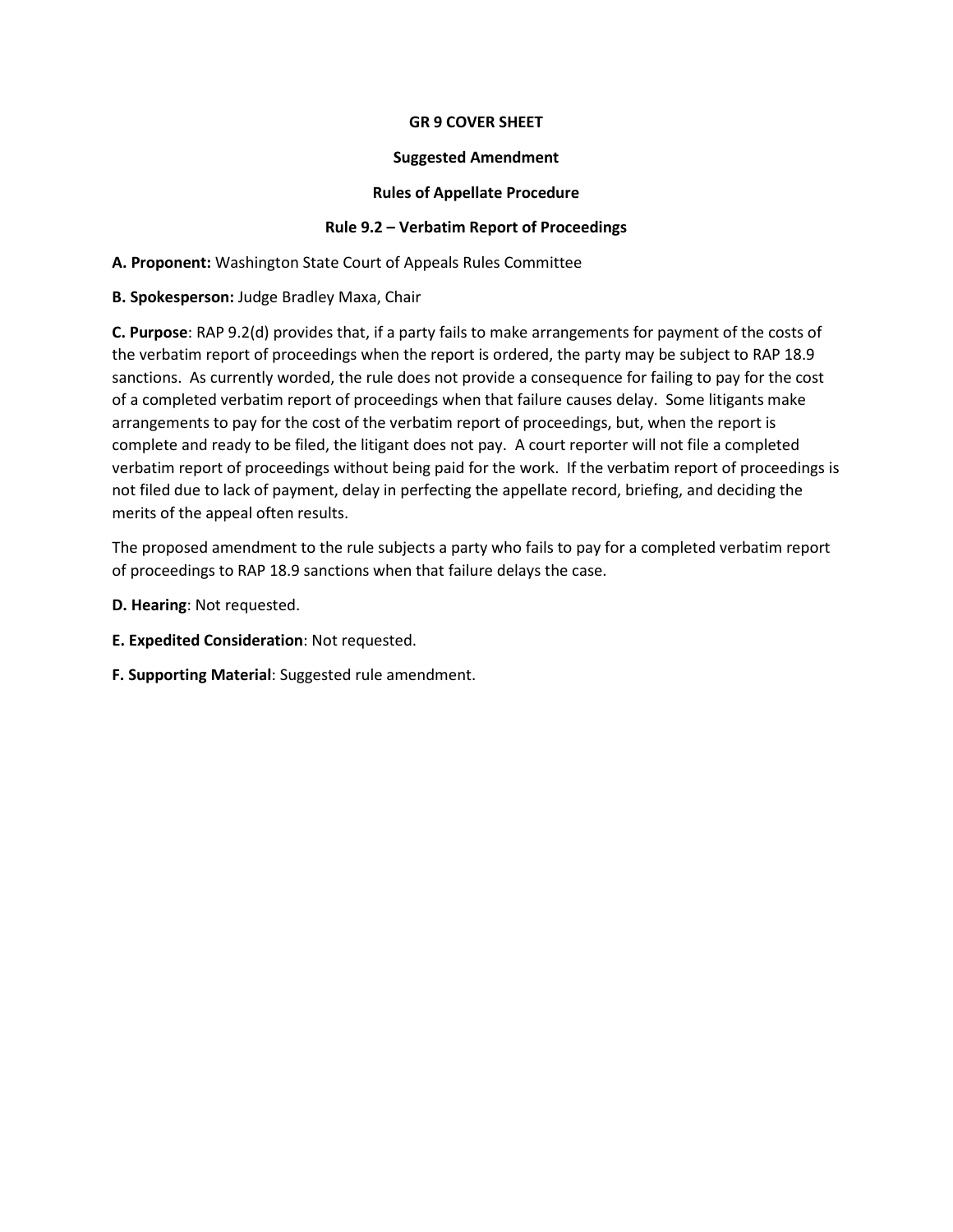#### **RAP 9.2 VERBATIM REPORT OF PROCEEDINGS**

**(a) Transcription and Statement of Arrangements**. If the party seeking review intends to provide a verbatim report of proceedings, the party should arrange for transcription of and payment for an original and one copy of the verbatim report of proceedings within 30 days after the notice of appeal was filed or discretionary review was granted. The party seeking review must file with the appellate court and serve on all parties of record and all named court reporters or authorized transcriptionists a statement that arrangements have been made for the transcription of the report and file proof of service with the appellate court. The statement must be filed within 30 days after the notice of appeal was filed or discretionary review was granted. The party must indicate the date that the report of proceedings was ordered, the financial arrangements which have been made for payment of transcription costs, the name of each court reporter or authorized transcriptionist preparing a verbatim report of proceedings, the hearing dates, and the trial court judge. If the party seeking review does not intend to provide a verbatim report of proceedings, a statement to that effect should be filed in lieu of a statement of arrangements within 30 days after the notice of appeal was filed or discretionary review was granted and served on all parties of record.

**(b) Content.** A party should arrange for the transcription of all those portions of the verbatim report of proceedings necessary to present the issues raised on review. A verbatim report of proceedings provided at public expense should not include the voir dire examination or opening statements unless appellate counsel has reason to believe those sections are relevant to the appeal or they are requested by the client for preparing a statement of additional grounds. If the party seeking review intends to urge that a verdict or finding of fact is not supported by the evidence, the party should include in the record all evidence relevant to the disputed verdict or finding. If the party seeking review intends to urge that the court erred in giving or failing to give an instruction, the party should include in the record all of the instructions given, the relevant instructions proposed, the party's objections to the instructions given, and the court's ruling on the objections. Unless the parties agree that a cost bill will not be filed under RAP 14.2, the party claiming indigency on appeal should include in the record all portions of the trial court proceedings relating to all trial court decisions on indigency and relating to any trial court decisions on the offender's current or likely future ability to pay discretionary legal financial obligations.

**(c) Notice of Partial Report of Proceedings and Issues.** If a party seeking review arranges for less than all of the verbatim report of proceedings, the party should include in the statement of arrangements a statement of the issues the party intends to present on review. Any other party who wishes to add to the verbatim report of proceedings should within 10 days after service of the statement of arrangements file and serve on all other parties and the court reporter or authorized transcriptionist a supplemental statement of arrangements which designates the additional parts of the verbatim report of proceedings and file proof of service with the appellate court. If the party seeking review refuses to provide the additional parts of the verbatim report of proceedings, the party seeking the additional parts may provide them at the party's own expense or apply to the trial court for an order requiring the party seeking review to pay for the additional parts of the verbatim report of proceedings.

**(d) Payment of Expenses.** If a party either fails to make arrangements for payment of the costs of the verbatim report of proceedings at the time the verbatim report of proceedings is ordered or fails to make payment of completed verbatim report of proceedings and causes case delay, the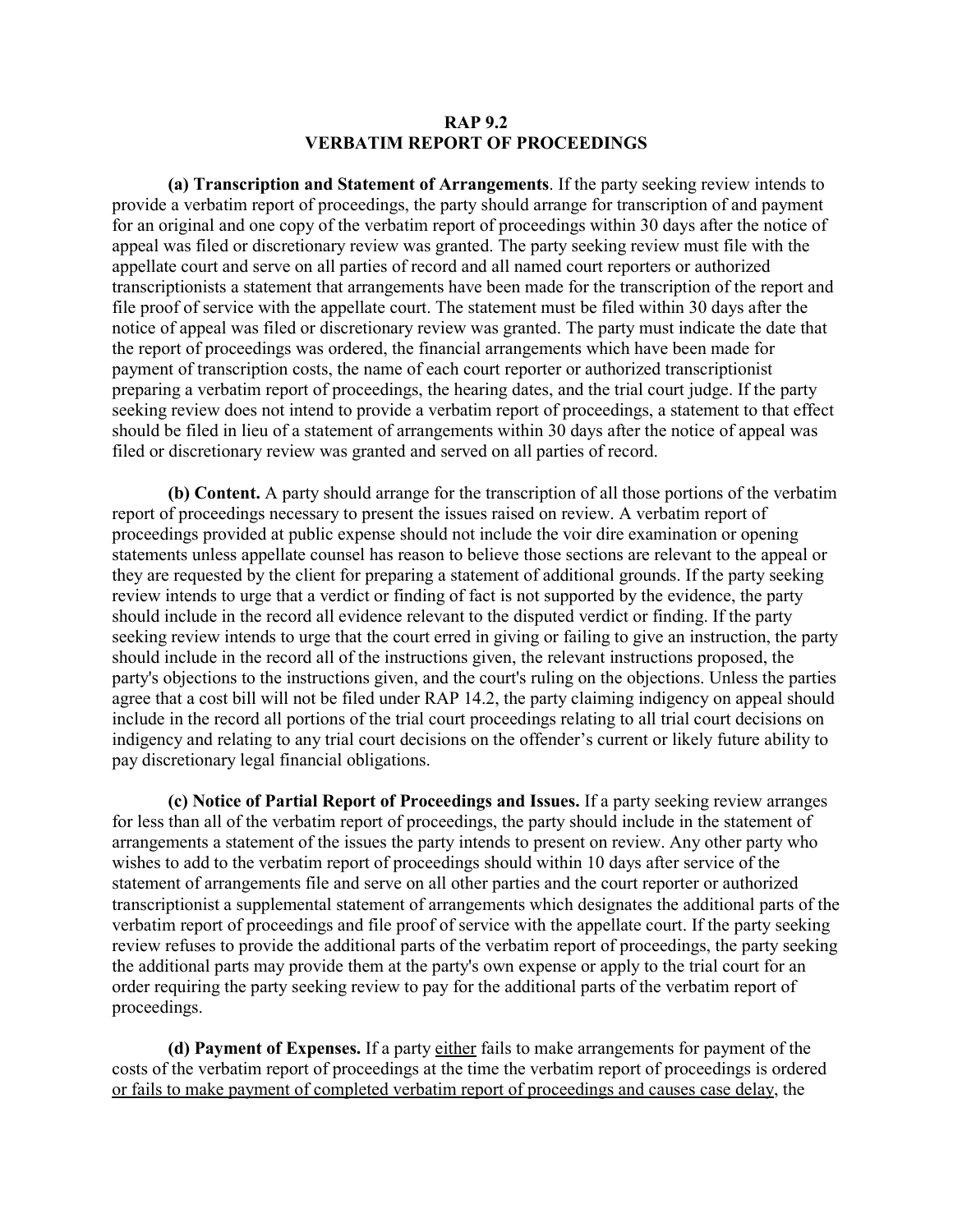party may be subject to sanctions as provided in rule 18.9.

**(e) Title Page and Table of Contents.** The court reporter or other authorized transcriber shall include at the beginning of each volume of the verbatim report of proceedings a title page and a table of contents.

(1) The title page should include the following:

(A) Case name,

(B) Trial court and appellate cause numbers,

(C) Date(s) of hearings,

(D) Trial court judge(s),

(E) Names of attorneys at trial,

(F) Name, business address and telephone number of each court reporter or other authorized transcriber.

(2) The table of contents shall follow the title page and shall indicate, under the headings listed below, the pages where the following appear:

(A) Proceedings. The beginning of each proceeding and the nature of that proceeding;

(B) Testimony. The testimony of each witness, the page where it begins, and the type of examination, i.e., direct, cross, re-direct, re-cross, and the page where the plaintiff rests and the defendant rests;

(C) Exhibits. The admission into evidence of exhibits and depositions;

(D) Argument. The pages where opening statements occur, except as otherwise provided in rule 9.2(b) for verbatim reports of proceedings provided at public expense, and the pages where closing arguments occur;

(E) Instructions. All instructions proposed and given. Any other events should be listed under a suitable heading which would help the reviewing court locate separate parts of the verbatim report of proceedings.

(F) Multiple Days. If a volume includes hearings from more than one day, there shall be a separate table of contents for each day.

#### **(f) Form.**

(1) *Generally*. The verbatim report of proceedings shall be on 8 1/2- by 11-inch paper. Margins shall be lined 1 3/8 inches from the left and 5/8 inches from the right side of each page. Indentations from the left lined margin should be: 1 space for "Q" and "A"; 5 spaces for the body of the testimony; 8 spaces for commencement of a paragraph; and 10 spaces for quoted authority.